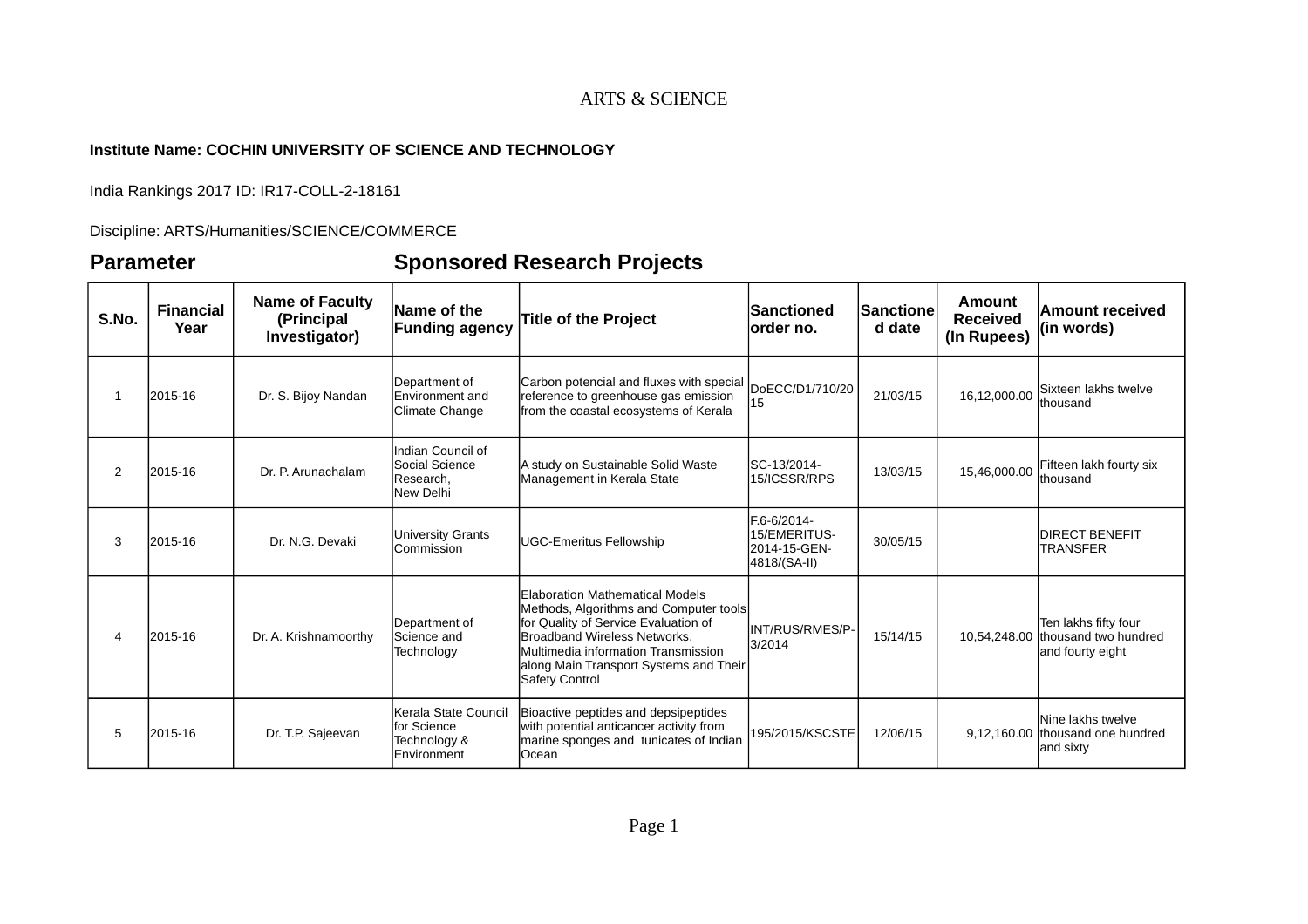| 6              | 2015-16 | Dr. M. Harikrishnan              | Kerala State Council<br>lfor Science<br>Technology &<br><b>Environment</b>   | Temporal and spacial distribution of<br>larval form of mactribrachiumspp in<br>Vembanad lake with special reference to<br>change in Lacustrine ecology                                                            | 194/2015/KSCSTE                                            | 12/06/15 |              | Eleven lakhs ninety three<br>11,93,320.00 thousand three hundred<br>and twenty |
|----------------|---------|----------------------------------|------------------------------------------------------------------------------|-------------------------------------------------------------------------------------------------------------------------------------------------------------------------------------------------------------------|------------------------------------------------------------|----------|--------------|--------------------------------------------------------------------------------|
| $\overline{7}$ | 2015-16 | Dr. M.R. Anantharaman            | Department of<br>Science and<br>Technology - SERB                            | Artificial muscle based on ferrogel fibers                                                                                                                                                                        | SB/S2/CMP-<br>089/2013                                     | 30/01/15 | 32,75,000.00 | Thirty two lakhs seventy<br>five thousand                                      |
| 8              | 2015-16 | Dr. M.N. Narayanan<br>Namboodiri | University Grants<br><b>Commission</b>                                       | UGC-Emeritus Fellowship                                                                                                                                                                                           | F-6-6/2015-<br>17/EMERITUS-<br>2015-III/GEN<br>6513(SA-II) | 21/09/15 |              | <b>DIRECT BENEFIT</b><br><b>TRANSFER</b>                                       |
| 9              | 2015-16 | Dr. I.S. Bright Singh            | University Grants<br>Commission                                              | Indo US Collaborative Project<br>-innovative reforms in Marine<br>Biotechnology Education and Research<br>of Development of Sustainable<br>Aquaculture Production Systems for<br>inclusive growth and Development | 194-1/2009(IC)                                             | 02/07/15 |              |                                                                                |
| 10             | 2015-16 | Dr. D. Rajasenan                 | KILE                                                                         | Impact of Trawl Ban on Employment and<br>Food Security of the Fisher Folks in<br>Kerala: an analysis in the context of<br><b>Globalization</b>                                                                    | KILE/C/R/741/201<br>5                                      | 19/12/15 | 2,97,000.00  | Two lakhs ninety seven<br>Ithousand                                            |
| 11             | 2015-16 | Dr. K. Girish Kumar              | Kerala State Council<br>for Science<br>Technology &<br>Environment           | Development of Fluorescent Sensors for<br>Pharmaceutical and Clinical Analysis                                                                                                                                    | 981/2015/KSCSTE                                            | 05/02/16 | 3.94.800.00  | Three lakhs ninety four<br>lthousand eight hundred                             |
| 12             | 2015-16 | Sunitha A.S.                     | Indian Council of<br><b>S</b> ocial Science<br>Research,<br><b>New Delhi</b> | Socio-Economic Exclusion: An<br>Investigation into the Intra-Community<br>vicissitudes among the Tribes of Kerala:<br>Based on Social Progress Index                                                              | 2/121/SC/2015-<br>16/RPR                                   | 15/02/16 | 2.56.000.00  | Two lakhs fifty six<br>lthousand                                               |
| 13             | 2015-16 | Dr. K P Joy                      | <b>INSA</b>                                                                  | <b>INSA Senior Scientist Programme in</b><br>respect of Dr.K P JOY                                                                                                                                                | SP/SS/2014/1045                                            | 13/10/14 |              | Four lakhs fourty eight<br>4,48,667.00 thousand six hundred<br>and sixty seven |
| 14             | 2015-16 | Dr.V. Sivanandan Achari          | University Grants<br><b>Commission</b>                                       | lUGC-SAP-DRS PHASE-II AT SCHOOL<br>OF ENVIRONMENTAL STUDIES                                                                                                                                                       | F.4-14/2015/DRS-<br>$II(SAP-II)$                           | 01/11/15 |              | 27,00,000.00 Twenty seven lakhs                                                |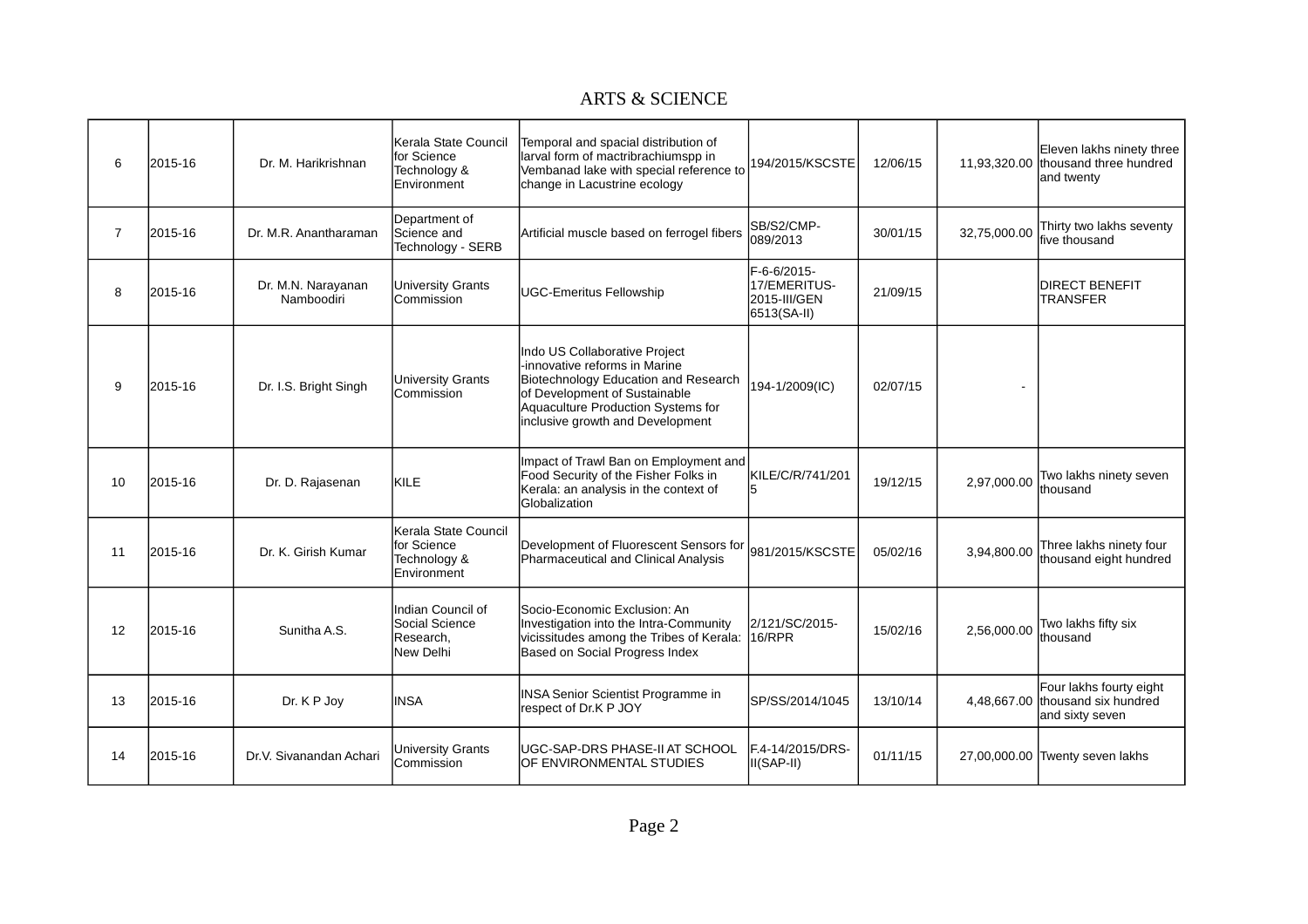| 15 | 2015-16 | Dr.I.S.Bright Singh   | <b>University Grants</b><br>Commission                             | <b>UGC- BSR Faculty Fellowship</b>                                                                                                                               | 18-1/2011(BSR)                                              | 01/04/13               | 8.58.000.00               | Eight lakhs fifty eight<br>lthousand          |
|----|---------|-----------------------|--------------------------------------------------------------------|------------------------------------------------------------------------------------------------------------------------------------------------------------------|-------------------------------------------------------------|------------------------|---------------------------|-----------------------------------------------|
| 16 | 2015-16 | Dr. C Sudha Kartha    | Kerala State Council<br>for Science<br>Technology &<br>Environment | <b>KSCSTE Emeritus Fellowship</b>                                                                                                                                | 975/2015/KSCSTE                                             | 05/02/16               | 6,14,800.00               | lsix lakhs fourteen<br>thousand eight hundred |
| 17 | 2015-16 | Dr. N Manoj           | University Grants<br><b>Commission</b>                             | Synthesis and study of new<br>organocatalysts for assymetric Michael<br>Addition reactions                                                                       | 43-251/2014(SR)                                             | 03/12/15               | 8,75,600.00               | Eight lakhs seventy five<br>Ithousand         |
| 18 | 2015-16 | Dr.Lakshmi Devi K.R   | University Grants<br>Commission                                    | UGC Emeritus Fellowship                                                                                                                                          | F.6-6/2014-<br>15/EMERITUS-<br>2014-15-GEN-<br>4879/(SA-II) | 30/01/15               | 1,43,000.00               | One lakh Fourty three<br>thousand             |
| 19 | 2015-16 | Sephy Rose Sebastian  | National Academy of<br>Sciences (NASI)                             | Antimicrobial peptides from shrimps and<br>their recombinant expression                                                                                          | NASI/SoRF-<br>1/2015-16/07                                  | 20/01/16               | 2.92.600.00               | Two lakhs ninety two<br>Ithousand six hundred |
| 20 | 2015-16 | Smitha george         | Best paper award<br>scheme of KSCSTE                               | Development of Resin Supported<br>Dendrigraft Polymers for Organic<br>Transformations                                                                            | 822/2015/KSCSTE                                             | 30/12/15               |                           | 50,000.00 Fifty thousand                      |
| 21 | 2015-16 | Dr. Padma Nambisan    | <b>IIUCIPRS</b>                                                    | Protecting Intellectual Property:<br>Relevance in an Indian context                                                                                              | IUCIPRS/MR<br>PROJECT/2015-<br>16                           | 14/03/16               |                           | 75,000.00 Seventy five thousand               |
| 22 | 2015-16 | Dr. I. S. BrightSingh | Department of<br>BioTechnology                                     | Evaluating costs and benefits of<br>prophylactic health products and novel<br>alternatives on smallholder aquaculture<br>farmers in Asia and Africa (IMAQualate) | BT/IN/INDO-<br>UK/BBSRC-<br>AQUA/36/TCJ/15-<br>16           | 29/03/16 &<br>28/04/16 | 12,00,000.00 Twelve lakhs |                                               |
| 24 | 2014-15 | Dr .S.Jayalekshmi     | Department of<br>Science and<br>Technology - SERB                  | Synthesis of new light emiting<br>polymers and fabrication of ploymer<br>LEDs with desired charecteristics "                                                     | SB/S2/CMP-<br>0027/2013                                     | 24/04/14               | 34,50,000.00              | Thirty four lakhs fifty<br>Ithousand          |
| 25 | 2014-15 | Dr. M.K Jayaraj       | Science and<br>Engineering<br>Research Board                       | Upconvrsion phosphors for solar cell<br>lapplications "                                                                                                          | SB/S2/CMP-<br>083/2013                                      | 17/06/14               |                           | 24,00,000.00 Twenty four lakhs                |
| 26 | 2014-15 | Dr. R.Sree kumar      | Department of<br>Science and<br>Technology                         | Development of all spray - coated<br>large area thin film solar cells employng<br>spray pyrolysis methodology"                                                   | SB/FTP/PS-<br>077/2013                                      | 28/05/14               | 21,20,000.00              | Twenty one lakhs twenty<br>lthousand          |
| 27 | 2014-15 | Dr.K.Girish Kumar     | University Grants<br>Commission                                    | UGC -BSR one time grant                                                                                                                                          | $F.19-$<br>133/2014(BSR)                                    | 02/08/14               | 7,00,000.00 Seven lakhs   |                                               |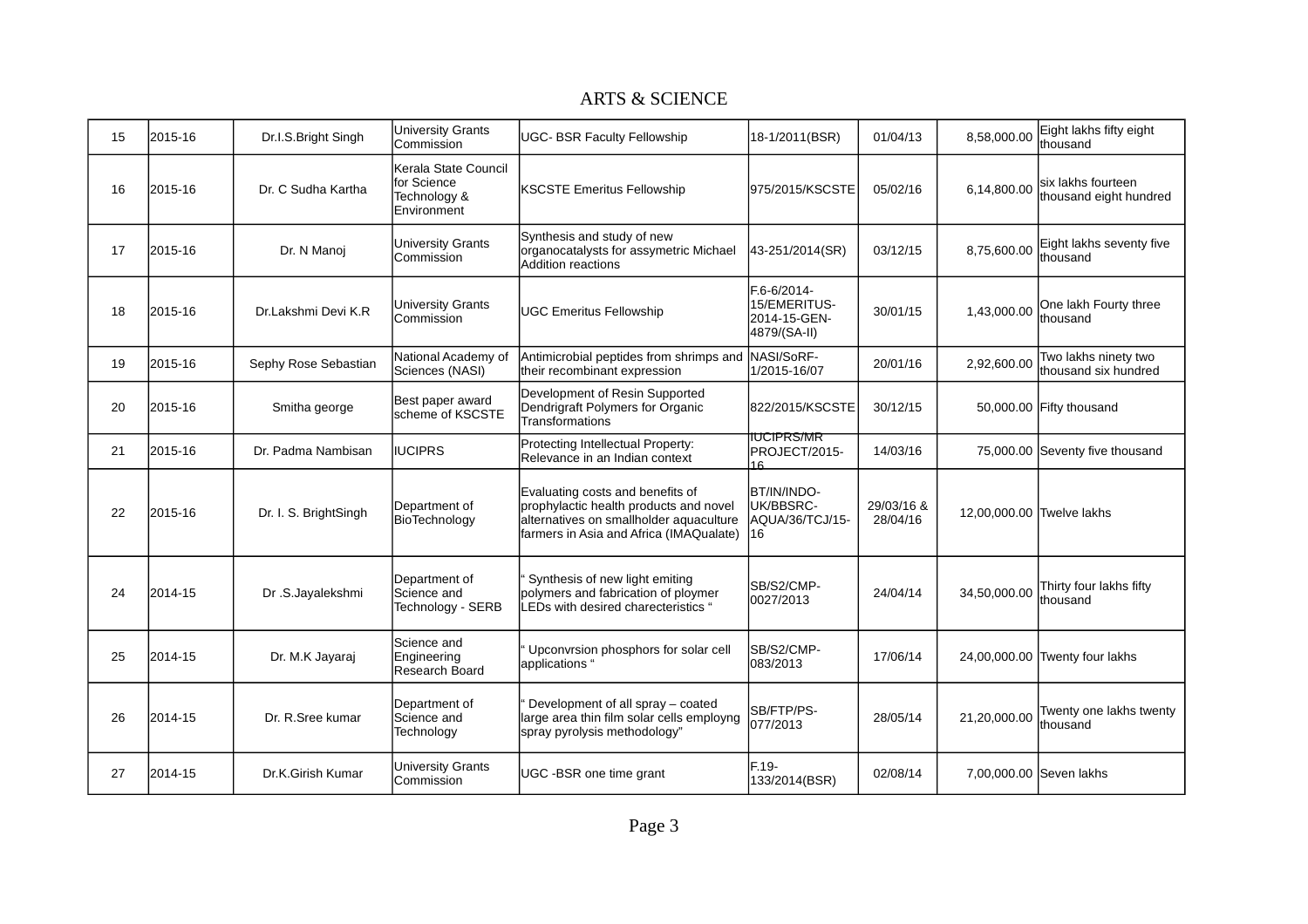| 28 | 2014-15 | Dr.Sujatha C.H     | Dept of Biotechnology                                                             | "Detection of DMSP (Dimethyl<br>sulphoniopropionate) Production in<br>Phytoplankton Species Using ddd gene<br>Encoding Primers "            | BT/PR3233/AAQ/3<br>/566/2011                                | 04/07/14 |                        | Twenty five lakhs thirteen<br>25,13,140.00 thousand one hundred<br>land fourteen   |
|----|---------|--------------------|-----------------------------------------------------------------------------------|---------------------------------------------------------------------------------------------------------------------------------------------|-------------------------------------------------------------|----------|------------------------|------------------------------------------------------------------------------------|
| 29 | 2014-15 | Dr.N.S Sudheer     | Kerala State Council<br><b>Ifor Science</b><br>Technology &<br><b>Environment</b> | Double stranded RNA and mediated<br>silencing of pm STAT gene in Penaeus<br>monodon and its oral delivery to protect<br>shrimps from WSSV " | 1563/2014/KSCST<br>ΙE                                       | 31/03/14 |                        | Fourteen lakhs eighty two<br>14,82,697.00 thousand six hundred<br>and ninety seven |
| 30 | 2014-15 | Dr.K.P.Vijayakumar | <b>ICSIR New Delhi</b>                                                            | fabrication of copper zinc tin sulphide<br>based thin solar cells through spray<br>technique "                                              | 21(0970)/13/EMR-                                            | 29/10/14 |                        | Eight lakhs fourty nine<br>8,49,548.00 thousand five hundred<br>and fourty eight   |
| 31 | 2014-15 | Dr.M.K.Jayaraj     | Kerala State Council<br>for Science<br>Technology &<br><b>Environment</b>         | Growth of carbon nano tubes for<br>transparent electronics applications "                                                                   | I286/2014/KSCSTE                                            | 22/07/14 |                        | Twenty lakhs seventy<br>20,74,886.00 four eight hundred and<br>eighty six          |
| 32 | 2014-15 | Dr.D.Rajasenan     | <b>IKSPB</b>                                                                      | Socio-Economic and Cultural Exclusion<br>changing perception of Tribes in Kerala                                                            | 359/EVN/2013/SP<br>B                                        | 27/09/14 | 2.68.620.00            | Two lakhs sixty eight six<br>Inundred and twenty                                   |
| 33 | 2014-15 | Dr.N.Balakrishna   | Science and<br>Engineering<br>Research Board                                      | Stochastic modelling of Non-linear<br>Time Series "                                                                                         | SR/S4/MS:837/13                                             | 04/09/14 | 5,00,000.00 Five lakhs |                                                                                    |
| 34 | 2014-15 | Dr.C.A Babu        | <b>ISRO-PLANEX</b>                                                                | Theoretical Modelling of X-Ray<br>Emission From the Veneer of Galilean<br>lsatelites "                                                      | NIL                                                         | 08/07/14 |                        | Four lakhs eighty<br>4,80,480.00 thousand four hundred<br>and eighty               |
| 35 | 2014-15 | Dr.Sreekanth.P.M   | lScience and<br>Engineering<br><b>Research Board</b>                              | Fine Scale Genetic Structuring of<br>Mangrove Tree Avicennia Marina in<br>Ecologically Important Areas of Kerala<br>Coast                   | SB/YS/LS-66/2014                                            | 12/03/15 |                        | 18,00,000.00 Eighteen lakhs                                                        |
| 36 | 2014-15 | Dr.N.Mohanan       | University Grants<br><b>ICommission</b>                                           | UGC-SAP at the level of DSA-I"                                                                                                              | F.4-4/2013(SAP-<br>III)                                     | 01/03/13 | 5,70,000.00            | Five lakhs seventy<br>lthousand                                                    |
| 37 | 2014-15 | Dr.N.Mohanan       | University Grants<br><b>Commission</b>                                            | UGC- Emeritus Fellowship                                                                                                                    | F.6-6/2013-<br>14/EMERITUS-<br>2013-14-OBC-<br>2814/(SA-II) | 18/04/14 |                        | <b>DIRECT BENEFIT</b><br>ITRANSFER                                                 |
| 38 | 2014-15 | Dr.P.Arunachalam   | Indian Council of<br>Social Science<br>Research.<br><b>New Delhi</b>              | A stusy on the sustainable solid waste<br>manegement in Kerala State                                                                        | SC-13/2014-<br>15/ICSSR/IRPPS                               | 13/03/15 | 15.46.000.00           | Fifteen lakh fourty six<br>lthousand                                               |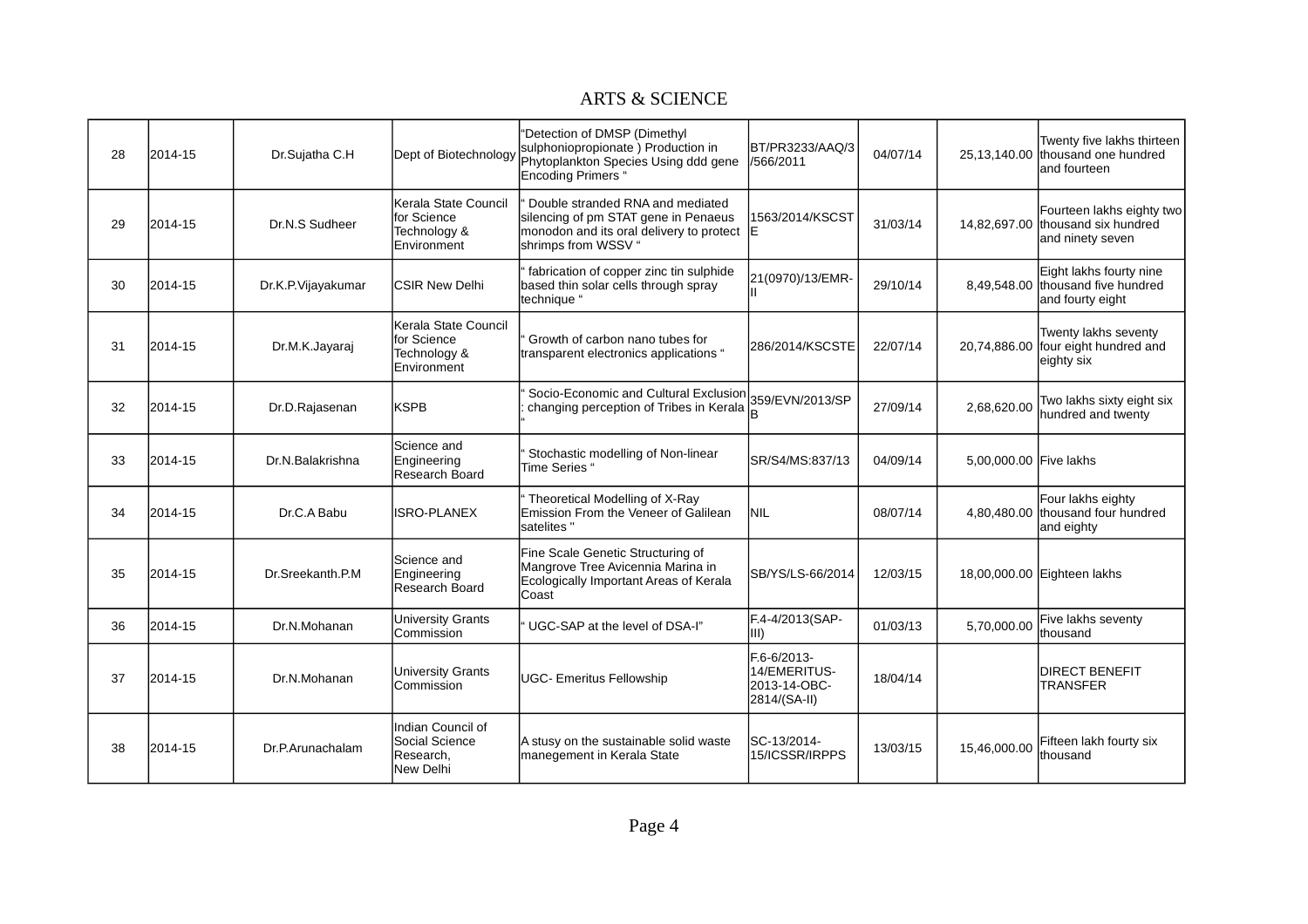| 39 | 2014-15 | Dr.S.Anilkumar           | Kerala State Council<br>for Science<br>Technology &<br><b>IEnvironment</b> | Capasity building of Science<br>Communication for effective science<br>Popularization "                                                                                    | SPC/10/2014/KSC<br>ISTE          | 10/06/14 | 2,00,000.00 Two lakhs |                                                                                  |
|----|---------|--------------------------|----------------------------------------------------------------------------|----------------------------------------------------------------------------------------------------------------------------------------------------------------------------|----------------------------------|----------|-----------------------|----------------------------------------------------------------------------------|
| 41 | 2013-14 | Dr.K.T.Thomson           | Ministry of Earth<br>Sciences                                              | Adaptation research, a transdisciplinary<br>transnational community and policy<br>centered approach (ARTISTICC)                                                            | MoES/01/CZM/01/<br>ARTISTIC/2013 | 31/07/13 |                       | 10,50,000.00 Ten lakhs fifty thousand                                            |
| 42 | 2013-14 | Dr. I. S. BrightSingh    | Science and<br>Engineering<br>Research Board                               | Selection and identification of<br>immunocompetent early life stages of<br>the giant freshwater prawn<br>Macrobranchium rosenbergii based on<br>differtial mRNA expression | SB/S0/AS-<br>132/2012            | 27/05/13 | 40.57.000.00          | Fourty lakhs fifty seven<br>thousand                                             |
| 43 | 2013-14 | Dr.Manju Mary Joseph     | Kerala State Council<br>for Science<br>Technology &<br><b>IEnvironment</b> | Assessment of biodiesel production<br>potential of microalgae collected from<br>lthe backwaters of Kerala                                                                  | 1014/2013/KSCST                  | 13/10/13 |                       | Fifteen lakh fourty seven<br>15,47,951.00 thousand nine hundred<br>and fifty one |
| 44 | 2013-14 | Dr. A. A. Mohammed Hatha | <b>Space Application</b><br>Centre                                         | Modelling biogeochemical cycles in<br>coastal oceans                                                                                                                       | <b>NIL</b>                       | 27/11/13 |                       | 27,00,000.00 Twenty seven lakhs                                                  |
| 45 | 2013-14 | Dr.S.Anil Kumar          | Kerala State Council<br>for Science<br>Technology &<br><b>Environment</b>  | Collection, compilation,<br>verification, editing, digitalization and<br>popularisation of traditional science and<br>lwisdom                                              | 384/2013/KSCSTE                  | 20/03/13 |                       | One lakh ninety eight<br>1,98,714.00 thousand seven hundred<br>and fourteen      |
| 46 | 2013-14 | Dr. Sujatha C. H.        | Kerala State Council<br>for Science<br>Technology &<br>Environment         | Contaminant charecterization of soil in<br>selected areas (Chittur and Kanjikode)<br>of palakad district Kerala                                                            | 404/2013/KSCSTE                  | 22/03/13 | 12,32,700.00          | Twelve lakhs thirty two<br>Ithousand seven hundred                               |
| 47 | 2013-14 | Dr V Madhu               | Science and<br>Engineering<br>Research Board                               | Integrated atmospheric ozone variability<br>over Lakshadweep and cochin in<br>present climate change Scenario                                                              | SB/EMEQ-<br>303/2013             | 11/10/13 |                       | 26,00,000.00 Twenty six lakhs                                                    |
| 48 | 2013-14 | Dr K.P Vijayakumar       | University Grants<br>Commission                                            | UGC-SAP                                                                                                                                                                    | F.530/9/CAS/2013(<br>SAP-I)      | 22/07/13 | 8,40,000.00           | Eight lakhs fourty<br>lthousand                                                  |
| 49 | 2013-14 | Dr C.A Babu              | <b>University Grants</b><br>Commission                                     | UGC-SAP                                                                                                                                                                    | F.530/17/DRS/201<br>$3(SAP-I)$   | 12/09/13 | 4,20,000.00           | Four lakhs twenty<br>thousand                                                    |